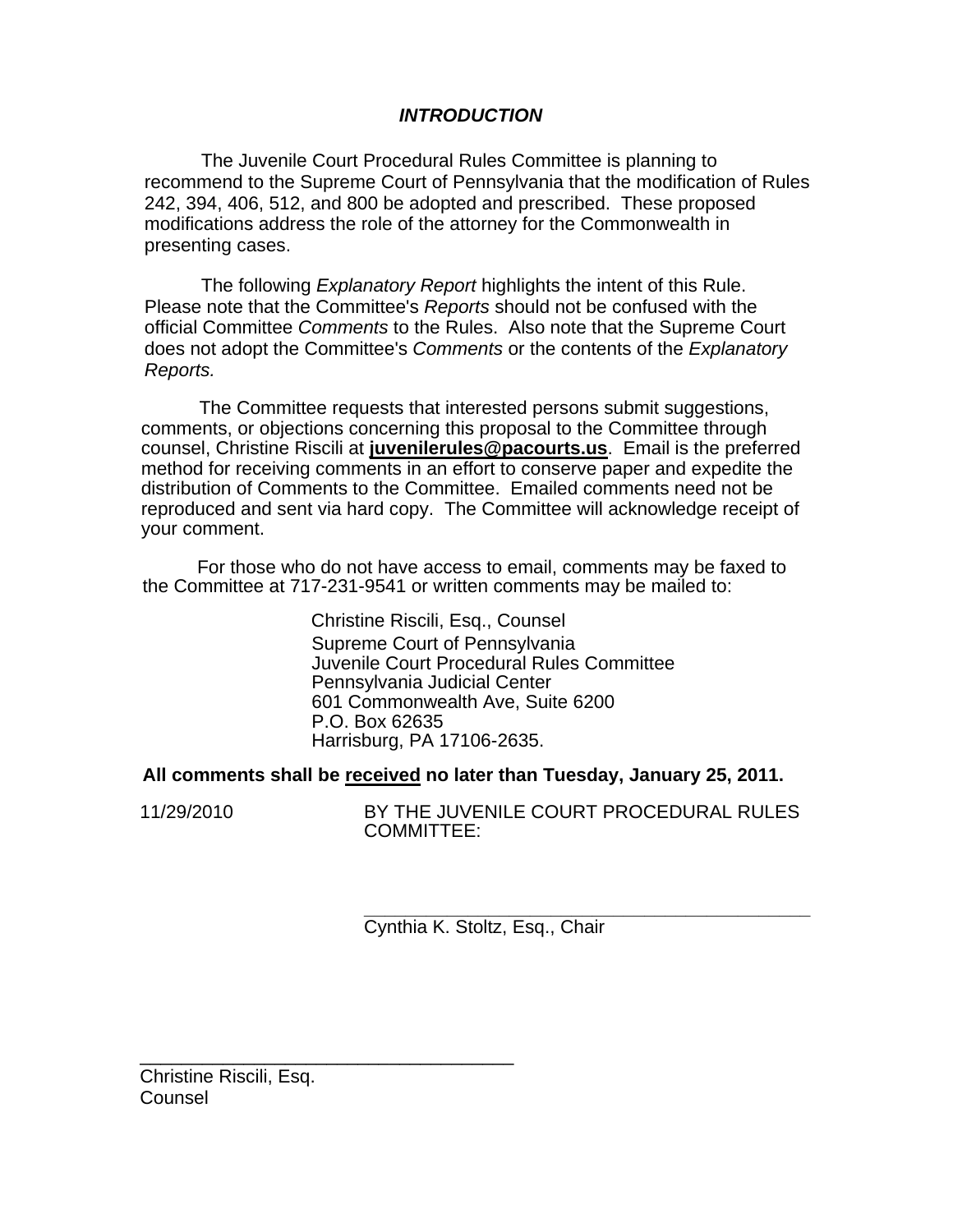# **EXPLANATORY REPORT**

## **Background**

The Committee believes that the Rules need to clarify that the *prosecutor*  must prosecute. Therefore, the following changes address the prosecutor's function, burden of proof, and presence at juvenile hearings.

## **RULE 242. DETENTION HEARING**

The proposed addition to this Rule provides that the attorney for the Commonwealth must present the evidence. The Juvenile Act provides that the attorney for the Commonwealth, at the request of the court, shall present the evidence in support of the petition. *See* 42 Pa.C.S. § 6336(b). Rule 800 suspends the Juvenile Act only by removing the "at the request of the court" language, making the prosecutor's presence mandatory.

It is the role of the prosecutor to put forth the evidence on behalf of the Commonwealth. This duty cannot be performed by a juvenile probation officer, master, judge, or any other person.

### **RULE 394. TRANSFER HEARING**

The proposed addition to this Rule clarifies who carries the burden of proof.

Unless the exceptions of 42 Pa.C.S. § 6355 (g)(1)&(2) apply, the attorney for the Commonwealth has the burden of establishing by a preponderance of evidence that: 1) there is a *prima facie* showing that the juvenile committed a felony delinquent act; 2) public interest is served by the transfer; and 3) the juvenile is not amenable to treatment, supervision, and rehabilitation as a juvenile.

If 42 Pa.C.S.  $\S$  6355 (g)(1)&(2) apply, the juvenile has the burden of establishing by a preponderance of evidence that: 1) public interest is served by adjudicating the juvenile in juvenile court; and 2) the juvenile is amenable to treatment, supervision, and rehabilitation in the juvenile system.

## **RULE 406. ADJUDICATORY HEARING**

The proposed additions to this Rule provide that the attorney for the Commonwealth must present the evidence in support of the petition and has the burden of establishing beyond a reasonable doubt that the juvenile committed the delinquent act(s). *See* Rule 800 for suspension of the Juvenile Act by eliminating "at the request of the court" from 42 Pa.C.S. § 6336(b). The presence of the prosecutor at this hearing is mandatory.

## **RULE 512. DISPOSITIONAL HEARING**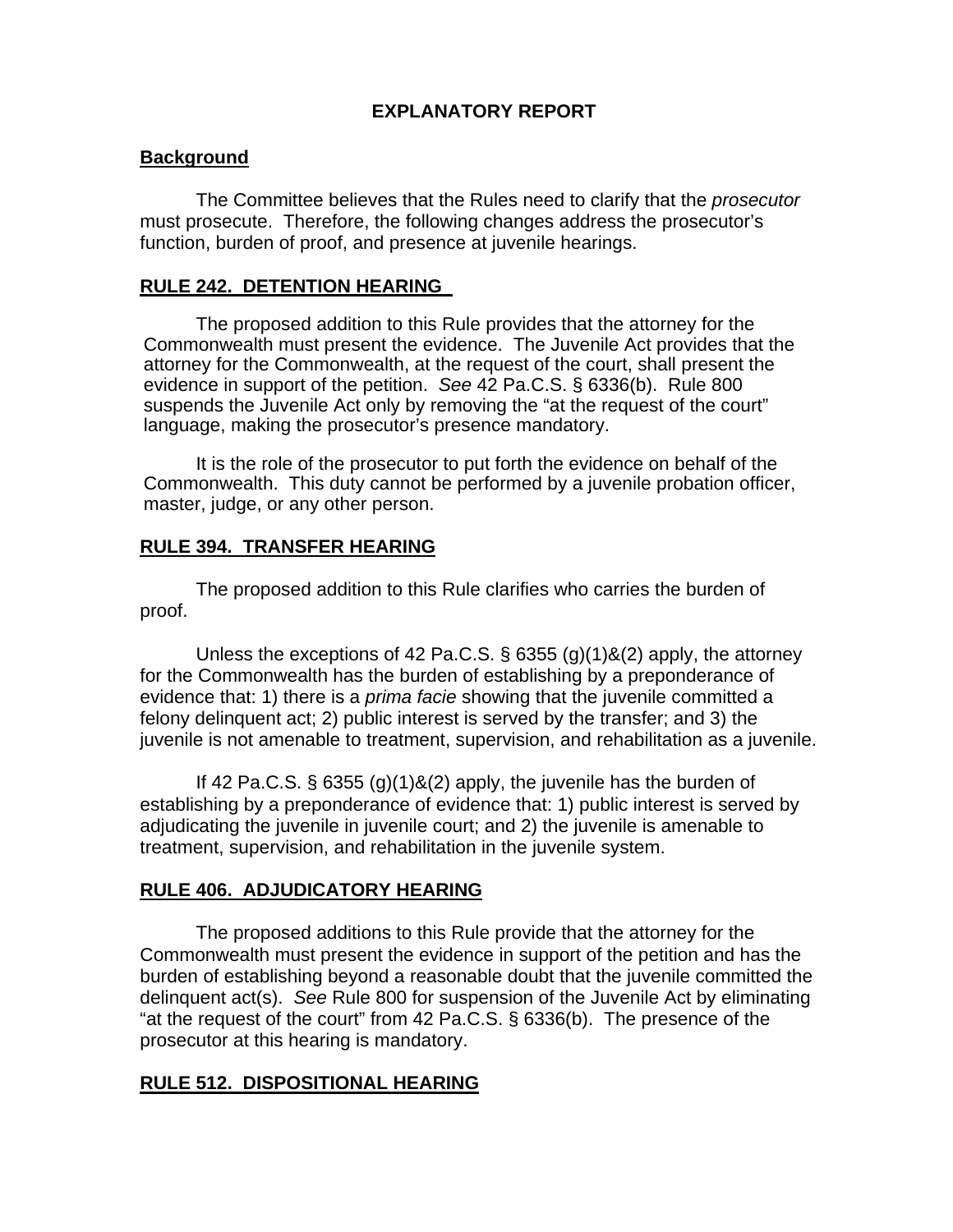The proposed additions to this Rule provide that the juvenile, the attorney for the Commonwealth, and the juvenile probation officer may submit evidence for the Court's consideration in determining the disposition of the juvenile. The victim's testimony may be presented through the attorney for the Commonwealth. The attorney for the Commonwealth may decide not to present evidence as to the disposition of the juvenile; however, the prosecutor must be present at this hearing.

# **RULE 800. SUSPENSIONS OF ACTS OF ASSEMBLY**

The Juvenile Act requires that the attorney for the Commonwealth shall present evidence in support of the petition at the request of the court. The attorney for the Commonwealth should be present for every proceeding and present the evidence. The "at the request of the court" language is removed by this suspension.

As stated *infra*, it is not the role of any other person to perform this function, which has been the practice in some counties. Juvenile probation officers, masters, judges, and other persons should not usurp the role of the prosecutor. It is the attorney for the Commonwealth exclusively who represents the interests of this Commonwealth.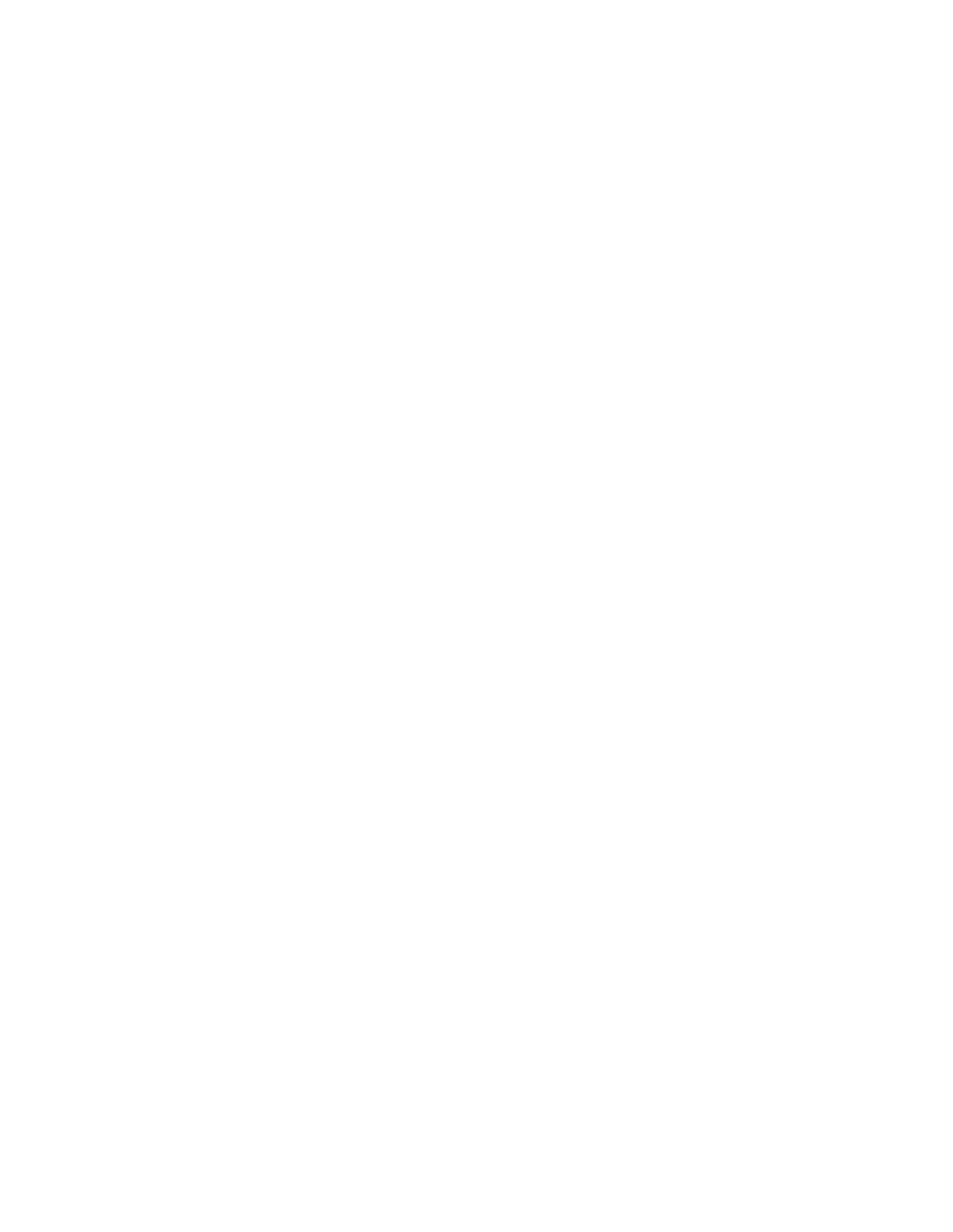# **RULE 242. DETENTION HEARING**

- A. **Informing juvenile of rights.** Upon commencement of the hearing, the court shall:
	- 1) provide a copy of the written allegation to the juvenile and the juvenile's guardian, if present;
	- 2) inform the juvenile of the right to counsel and to assigned counsel; and
	- 3) inform the juvenile of the right to remain silent with respect to any allegation of delinquency.

# B. **Manner of hearing.**

- 1) **Conduct.** 
	- **a)** The hearing shall be conducted in an informal but orderly manner.

## **b) The attorney for the Commonwealth shall present evidence to support the written allegation.**

- 2) **Recording.** If requested by the juvenile or the Commonwealth, or if ordered by the court, the hearing shall be recorded by appropriate means. If not so recorded, full minutes of the hearing shall be kept.
- 3) **Testimony and evidence.** All evidence helpful in determining the questions presented, including oral or written reports, may be received by the court and relied upon to the extent of its probative value even though not competent in the hearing on the petition. The juvenile's attorney, the juvenile, if unrepresented, and the attorney for the Commonwealth shall be afforded an opportunity to examine and controvert written reports so received.
- 4) **Juvenile's rights.** The juvenile shall be present at the detention hearing and the juvenile's attorney or the juvenile, if unrepresented, may:
	- a) cross-examine witnesses offered against the juvenile; and
	- b) offer evidence or witnesses, if any, pertinent to the probable cause or detention determination.
- C. **Findings.** The court shall determine whether:
	- 1) there is probable cause that a delinquent act was committed by the juvenile; and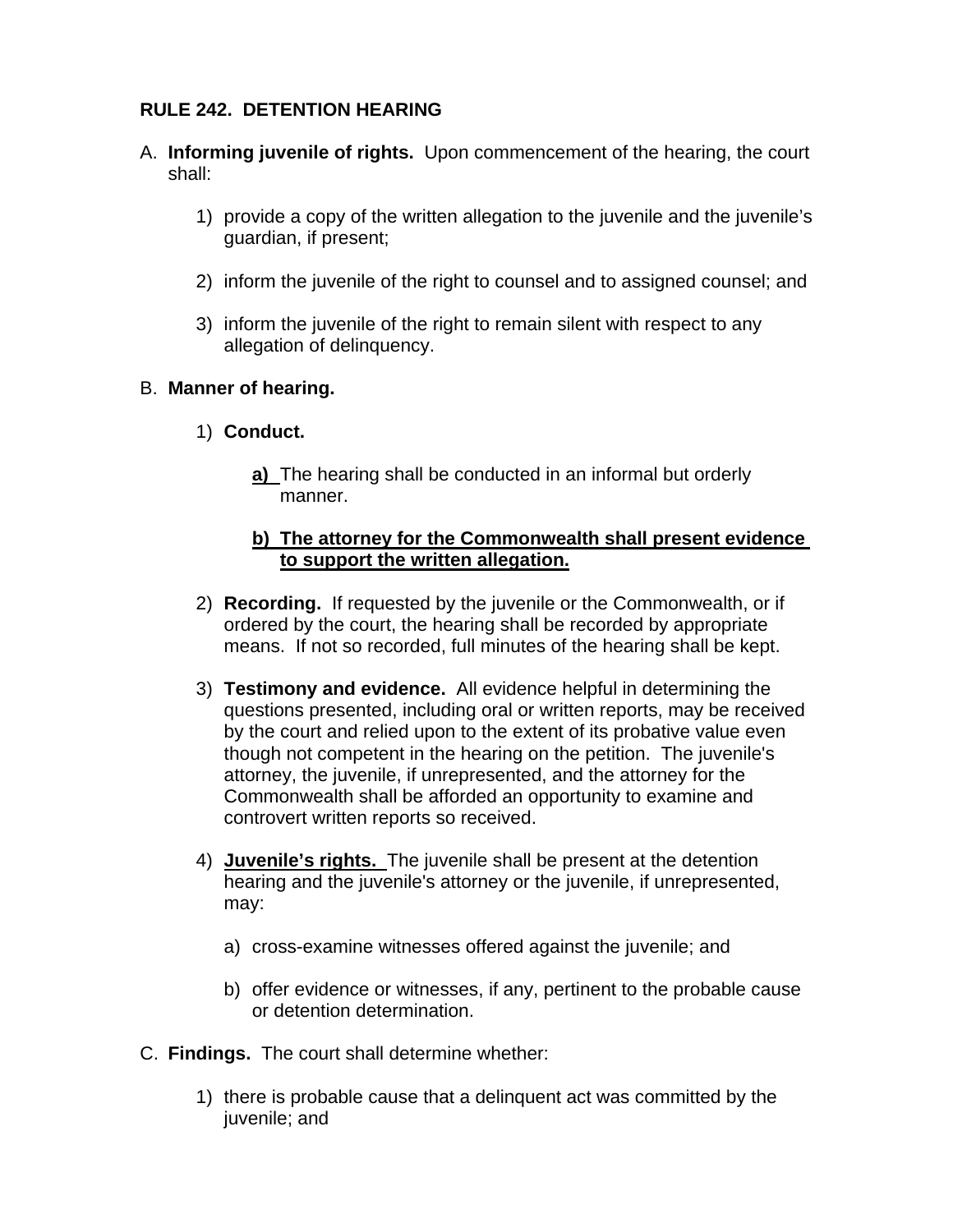- 2) detention of the juvenile is warranted.
- D. **Filing of petition.** If a juvenile remains detained after the hearing, a petition shall be filed with the clerk of courts within twenty-four hours or the next court business day.

#### **COMMENT**

A detention hearing consists of two stages. The first stage of a detention hearing is a probable cause hearing. If probable cause is not found, the juvenile is to be released. If probable cause is found, then the court is to proceed to the second stage.

The second stage of a detention hearing is a detention determination hearing. The court should hear pertinent evidence concerning the detention status of the juvenile, review and consider all alternatives to secure detention, and determine if the detention of the juvenile is warranted.

The procedures of paragraph (D) deviate from the procedures of the Juvenile Act. *See* 42 Pa.C.S. § 6331. Under paragraph (D), a petition does not have to be filed within twenty-four hours of the juvenile's detention; rather, the petition should be filed within twenty-four hours of the conclusion of the detention hearing if the juvenile is detained. *See* Rule 800. If the juvenile is not detained, a petition may be filed at any time prior to the adjudicatory hearing. However, the juvenile's attorney should have sufficient notice of the allegations prior to the adjudicatory hearing to prepare for the defense of the juvenile. *See* Rule 363 for time of service. *See* Rule 331 for service of the petition. *See* Rule 330 for petition requirements.

*See* 42 Pa.C.S. §§ 6332, 6336, and 6338 for the statutory provisions concerning informal hearings and other basic rights.

**Official Note:** Rule 242 adopted April 1, 2005, effective October 1, 2005.

#### *Committee Explanatory Reports:*

Final Report explaining the provisions of Rule 242 published with the Court's Order at 35 Pa.B. 2214 (April 16, 2005).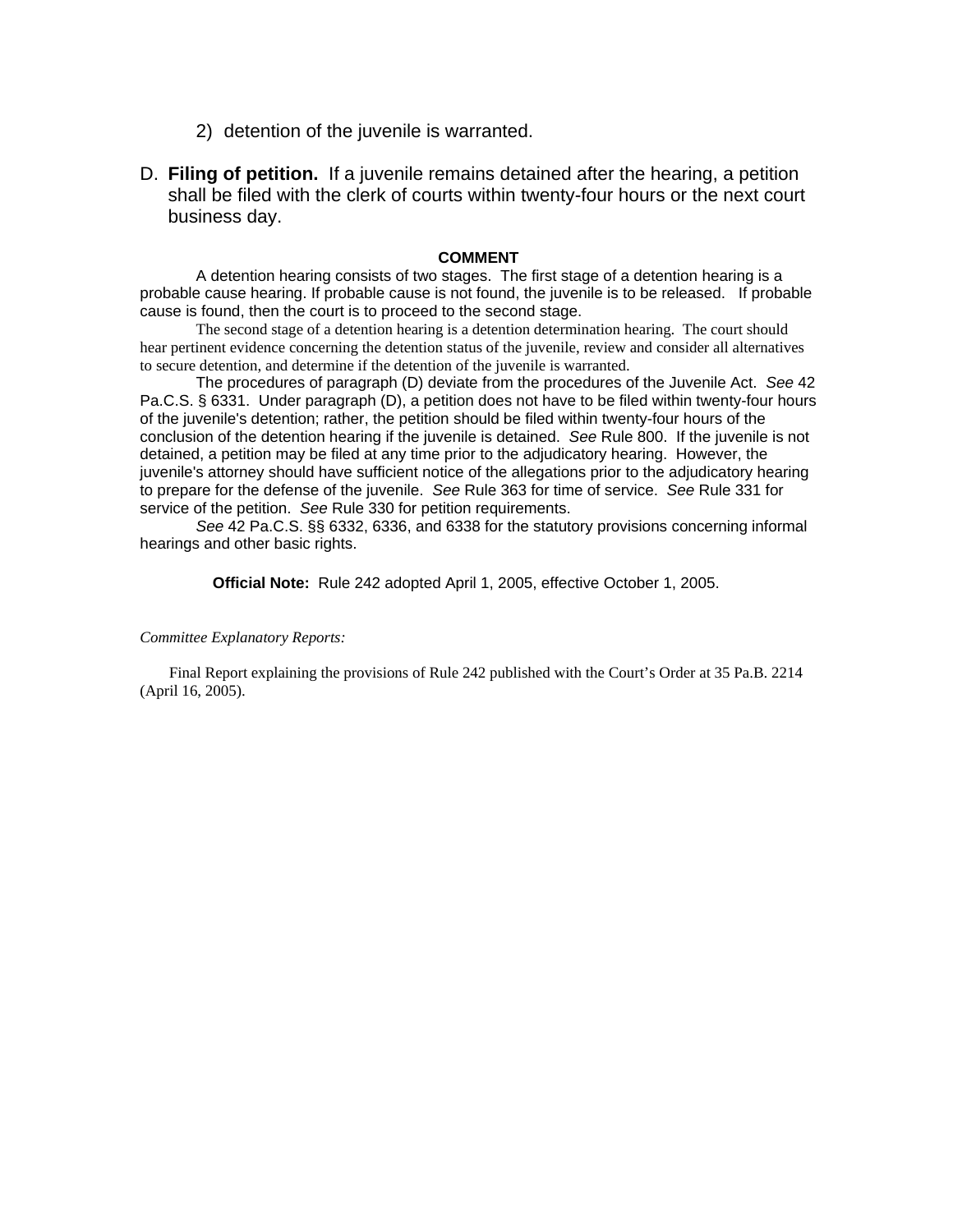## **RULE 394. TRANSFER HEARING**

A. **Scheduling.** The court shall conduct a transfer hearing no earlier than three days after the notice of request for transfer to criminal proceedings is served unless this time requirement is waived.

## B. **Burden of proof. Unless the provisions of 42 Pa.C.S. § 6355 (g)(1) & (2) apply, the attorney for the Commonwealth shall have the burden of establishing by a preponderance of the evidence that:**

- **1) there is a** *prima facie* **showing of evidence that the juvenile committed a felony delinquent act;**
- **2) the public interest is served by transfer of the case to criminial proceedings; and**
- **3) the juvenile is not amenable to treatment, supervision, or rehabilitation as a juvenile.**

**C. Findings.** At the hearing, if the court finds:

- 1) the juvenile is fourteen years old or older at the time of the alleged delinquent act;
- 2) notice has been given pursuant to Rule 390;
- 3) **the Commonwealth has met its burden of proof pursuant to paragraph (B); [there is a** *prima facie* **showing of evidence that the juvenile committed a felony delinquent act;**
- **4) there are reasonable grounds to believe that transfer of the case for criminal prosecution will serve the public interest by considering all the relevant factors;]** and
- **[5]4**) there are reasonable grounds to believe that the juvenile is not committable to an institution for the mentally retarded or mentally ill,

then the court shall transfer the case to the division or a judge of the court assigned to conduct criminal proceedings for prosecution. Otherwise, the court shall schedule an adjudicatory hearing.

#### **COMMENT**

The transfer hearing ordinarily has two phases. The first phase of the transfer hearing is the "*prima facie* phase." The court should determine if there is a *prima facie* showing of evidence that the juvenile committed a delinquent act and if an adult committed the offense, it would be considered a felony. If a *prima facie* showing of evidence is found, the court proceeds to the second phase, known as the "public interest phase." During the "public interest phase," the court should determine if the juvenile is amenable to treatment, supervision, or rehabilitation as a juvenile and what is in the public's interest.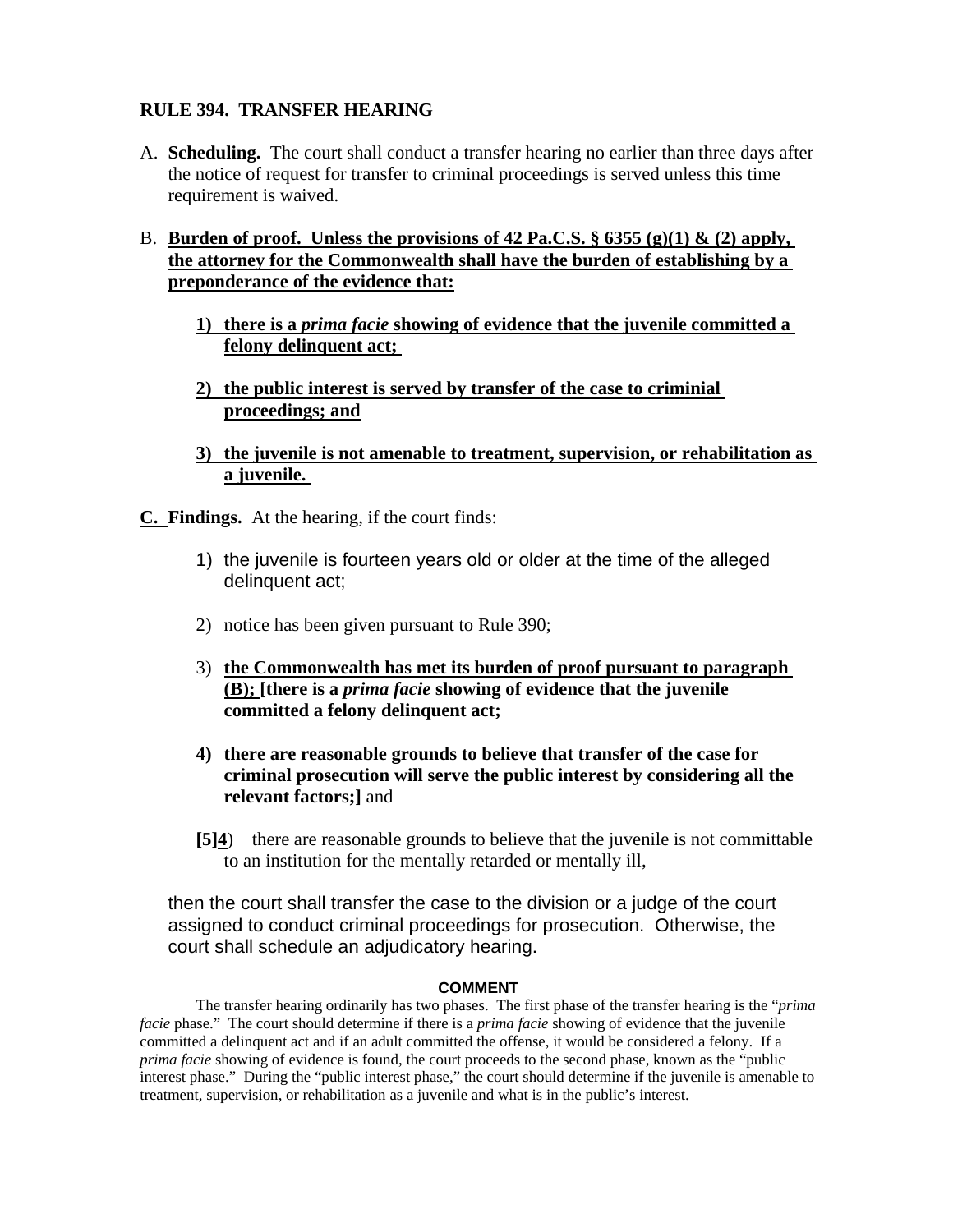In determining public interest, the court should balance the following factors: 1) the impact of the offense on the victim or victims; 2) the impact of the offense on the community; 3) the threat posed by the juvenile to the safety of the public or any individual; 4) the nature and circumstances of the offense allegedly committed by the juvenile; 5) the degree of the juvenile's culpability; 6) the adequacy and duration of dispositional alternatives available under the Juvenile Act and in the adult criminal justice system; and 7) whether the juvenile is amenable to treatment, supervision, or rehabilitation as a juvenile by considering the following factors: a) age; b) mental capacity; c) maturity; d) the degree of criminal sophistication exhibited by the juvenile; e) previous records, if any; f) the nature and extent of any prior delinquent history, including the success or failure of any previous attempt by the juvenile court to rehabilitate the juvenile; g) whether the juvenile can be rehabilitated prior to the expiration of the juvenile court jurisdiction; h) probation or institutional reports, if any; and 8) any other relevant factors.

The burden of establishing by a preponderance of evidence that the public interest is served by the transfer of the case to criminal court and that the juvenile is not amenable to treatment, supervision, or rehabilitation in the juvenile system rests with the Commonwealth unless: 1) a deadly weapon as defined in 18 Pa.C.S. §2301 (relating to definitions) was used and the juvenile was fourteen years of age at the time of the offense; or the juvenile was fifteen years of age or older at the time of the offense and was previously adjudicated delinquent of a crime that would be considered a felony if committed by an adult; and 2) there is a *prima facie* case that the juvenile committed a delinquent act that, if committed by an adult, would be classified as rape, involuntary deviate sexual intercourse, aggravated assault as defined in 18 Pa.C.S. §  $2702(a)(1)$  or (2) (relating to aggravated assault), robbery as defined in 18 Pa.C.S. § 3701(a)(1)(i), (ii) or (iii)(relating to robbery), robbery of motor vehicle, aggravated indecent assault, kidnapping, voluntary manslaughter, an attempt, conspiracy, or solicitation to commit any of these crimes or an attempt to commit murder as specified in paragraph (2)(ii) of the definition of "delinquent act" in 42 Pa.C.S. § 6302. If the preceding criteria are met, then the burden of proof rests with the juvenile. *See* 42 Pa.C.S. § 6355.

For detention time requirements for juveniles scheduled for a transfer hearing, see Rule 391.

**Official Note:** Rule 394 adopted April 1, 2005, effective October 1, 2005.

#### *Committee Explanatory Reports:*

Final Report explaining the provisions of Rule 394 published with the Court's Order at 35 Pa.B. 2214 (April 16, 2005).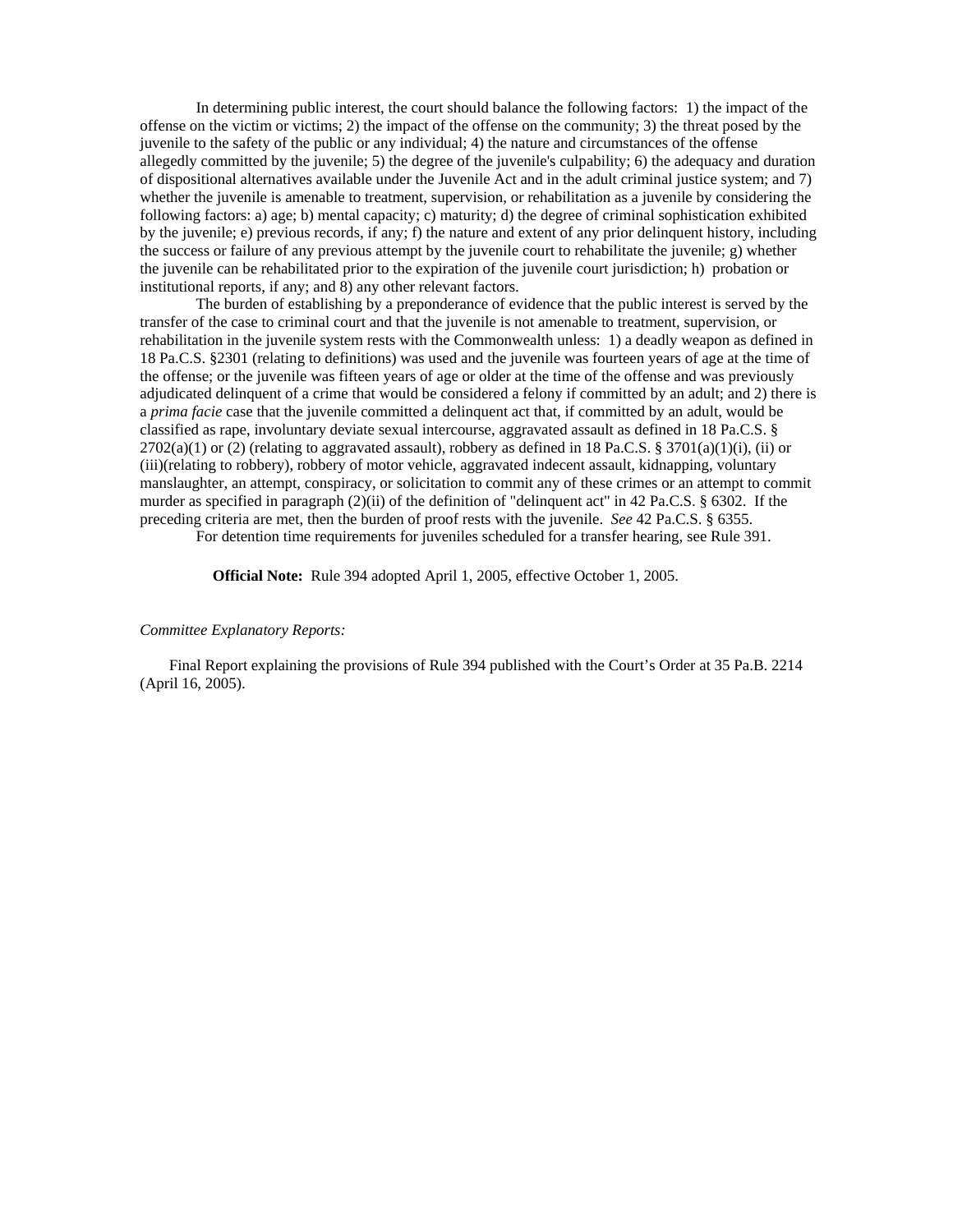### **RULE 406. ADJUDICATORY HEARING**

#### A. **Manner of hearing.**

**1)** The court shall conduct the adjudicatory hearing without a jury, in an informal but orderly manner.

## **2) The attorney for the Commonwealth shall present evidence in support of the petition and have the burden of establishing beyond a reasonable doubt that the juvenile committed the delinquent act(s).**

- B. **Recording.** The adjudicatory hearing shall be recorded. The recording shall be transcribed:
	- 1) at the request of a party;
	- 2) pursuant to a court order; or
	- 3) when there is an appeal.

#### **COMMENT**

Under paragraph (A), the juvenile does not have the right to trial by jury. *McKeiver v. Pennsylvania*, 403 U.S. 528 (1971).

**Official Note:** Rule 406 adopted April 1, 2005, effective October 1, 2005.

*Committee Explanatory Reports:* 

Final Report explaining the provisions of Rule 406 published with the Court's Order at 35 Pa.B. 2214 (April 16, 2005).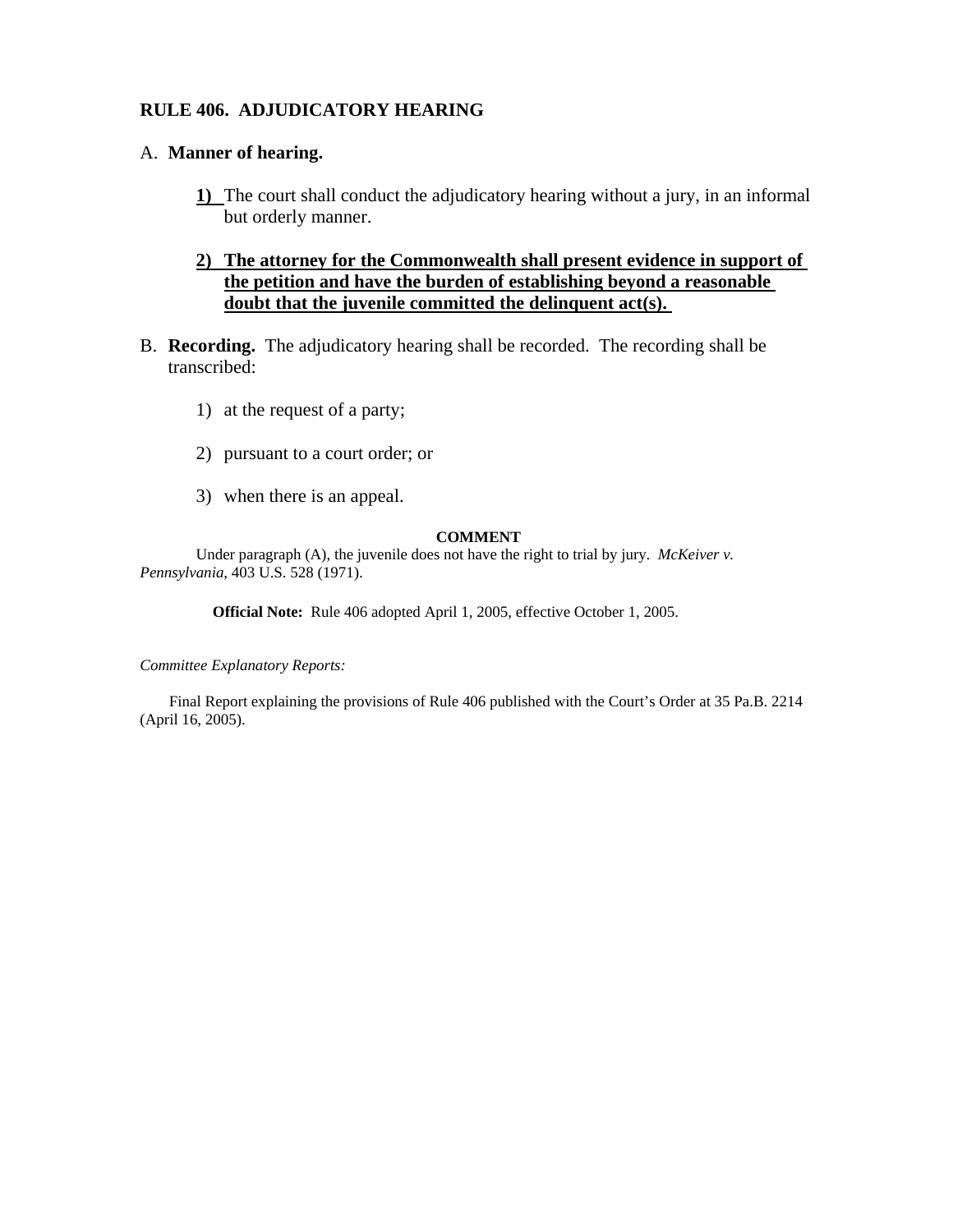### **RULE 512. DISPOSITIONAL HEARING**

- A. **Manner of hearing.** The court shall conduct the dispositional hearing in an informal but orderly manner.
	- 1) **Evidence.** The court shall receive any oral or written evidence **from both parties and the juvenile probation officer** that is helpful in determining disposition, including evidence that was not admissible at the adjudicatory hearing.
	- 2) **Opportunity to be heard.** Before deciding disposition, the court shall give the juvenile and the victim an opportunity to make a statement.
- B. **Recording.** The dispositional hearing shall be recorded. The recording shall be transcribed:
	- 1) at the request of a party;
	- 2) pursuant to a court order; or
	- 3) when there is an appeal.
- **C. Duties of the court.** The court shall determine on the record that the juvenile has been advised of the following:
	- 1) the right to file a post-dispositional motion;
	- 2) the right to file an appeal;
	- 3) the time limits for a post-dispositional motion and appeal;
	- 4) the right to counsel to prepare the motion and appeal;
	- 5) the time limits within which the post-dispositional motion shall be decided; and
	- 6) that issues raised before and during adjudication shall be deemed preserved for appeal whether or not the juvenile elects to file a post-dispositional motion.

#### *COMMENT*

Under paragraph (A)(2), for victim's right to be heard, see Victim's Bill of Rights, 18 P.S. § 11.201 *et seq*.

To the extent practicable, the judge or master that presided over the adjudicatory hearing for a juvenile should preside over the dispositional hearing for the same juvenile.

> **Official Note:** Rule 512 adopted April 1, 2005, effective October 1, 2005. Amended May 17, 2007, effective August 20, 2007.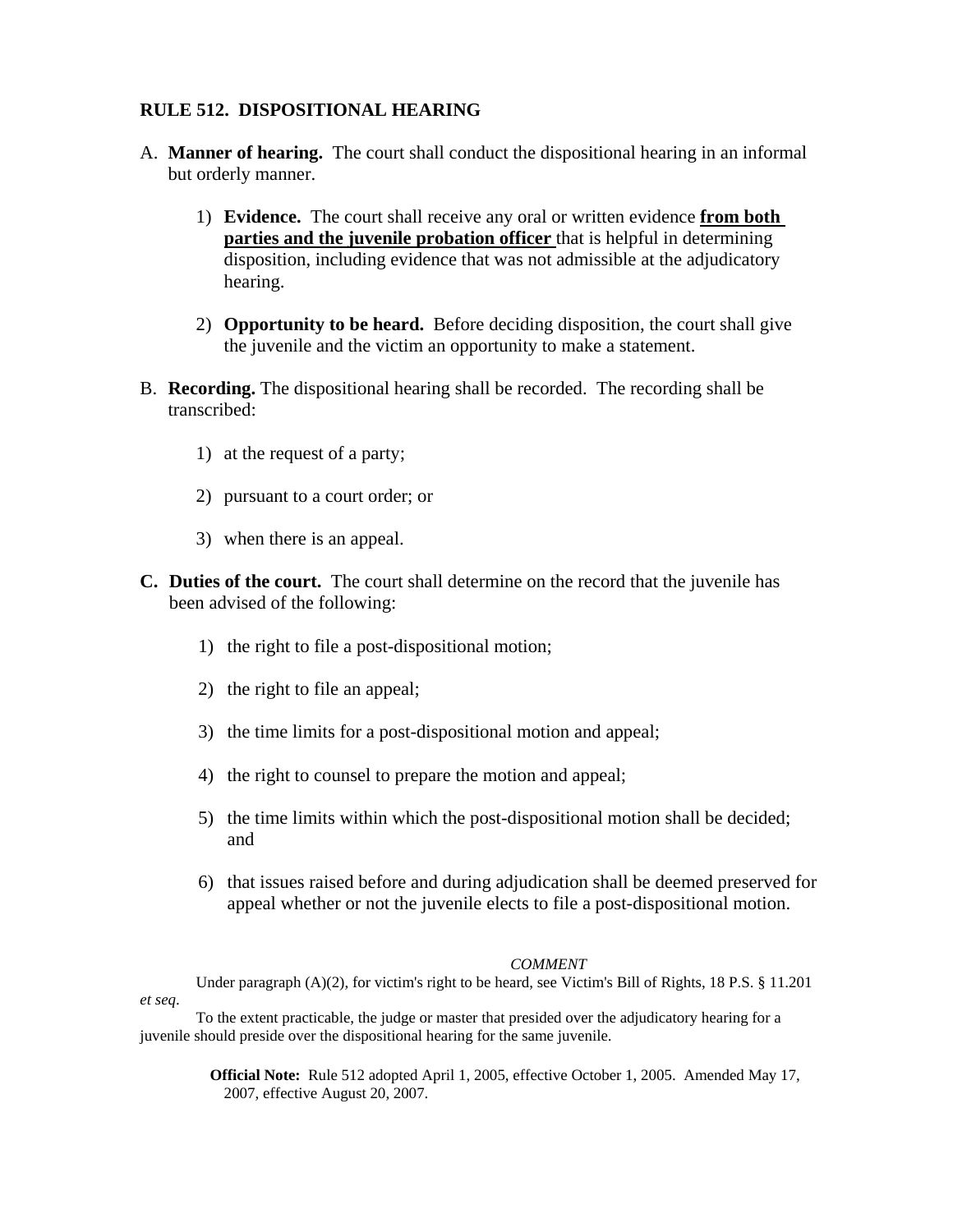#### *Committee Explanatory Reports:*

Final Report explaining the provisions of Rule 512 published with the Court's Order at 35 Pa.B. 2214 (April 16, 2005). Final Report explaining the amendments to Rule 512 published with the Court's Order at 37 Pa.B. 2509 (June 2, 2007).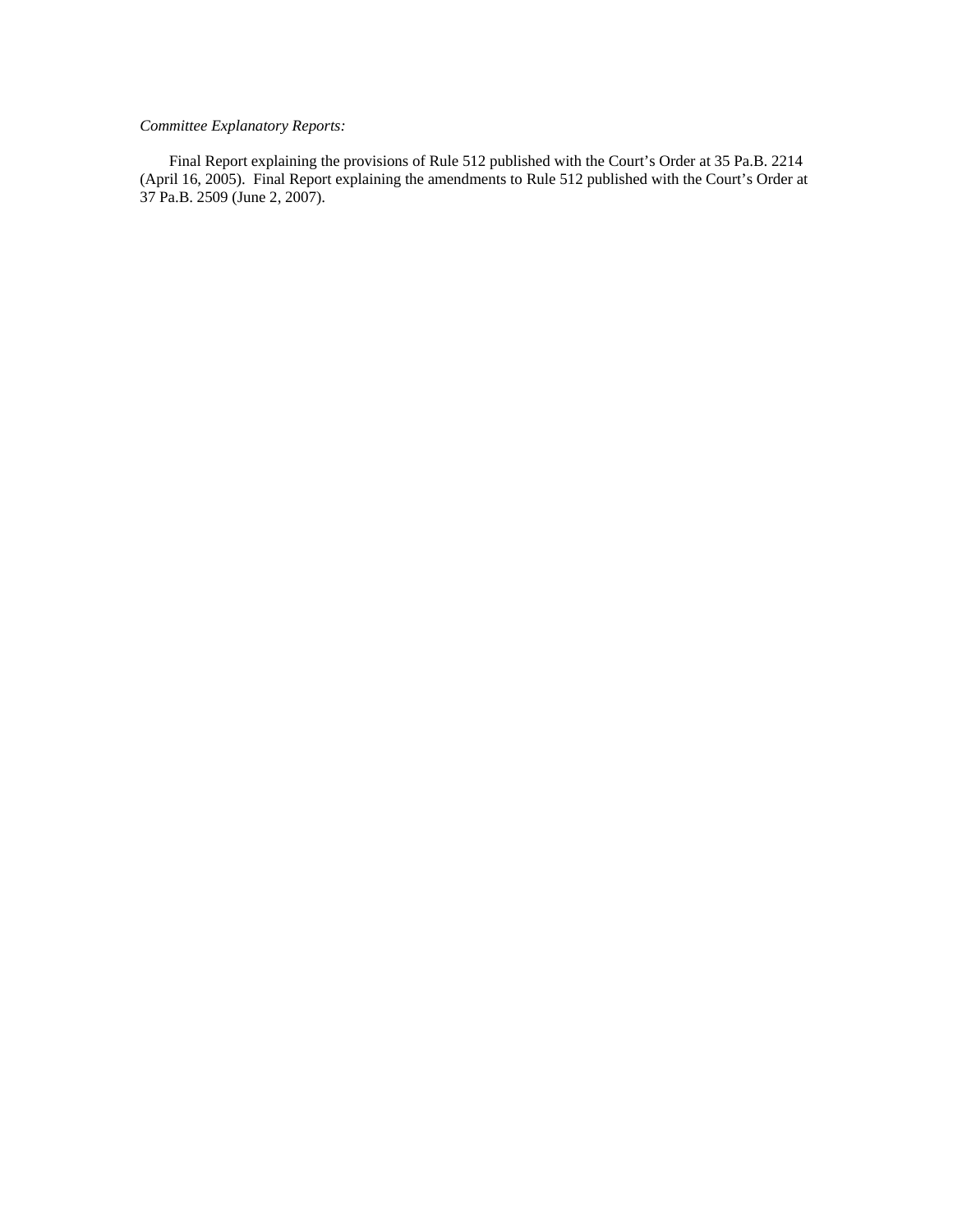## **CHAPTER 8 SUSPENSIONS**

### **RULE 800. SUSPENSIONS OF ACTS OF ASSEMBLY**

This rule provides for the suspension of the following Acts of Assembly that apply to delinquency proceedings only:

- 1) The Act of November 21, 1990, P.L. 588, No. 138, § 1, 42 Pa.C.S. § 8934, which authorizes the sealing of search warrant affidavits, and which is implemented by Pa.R.Crim.P. Rule 211, through Pa.R.J.C.P. Rule 105, is suspended only insofar as the Act is inconsistent with Pa.R.Crim.P. Rules 205, 206, and 211.
- 2) The Act of July 9, 1976, P.L. 586, No. 142, § 2, 42 Pa.C.S. § 6335(c), which provides for the issuance of arrest warrants if the juvenile may abscond or may not attend or be brought to a hearing, is suspended only insofar as the Act is inconsistent with Rules 124, 140, and 364, which require a summoned person to fail to appear and the court to find that sufficient notice was given.
- 3) The Act of July 9, 1976, P.L. 586, No. 142, § 2, 42 Pa.C.S. § 6336(c), which provides that if a proceeding is not recorded, full minutes shall be kept by the court, is suspended only insofar as the Act is inconsistent with Rule 127(A), which requires all proceedings to be recorded, except for detention hearings.
- 4) The Public Defender Act, Act of December 2, 1968, P.L. 1144, No. 358, § 1 *et seq.* as amended through Act of December 10, 1974, P.L. 830, No. 277, § 1, 16 P.S. 9960.1 *et seq.*, which requires the Public Defender to represent all juveniles who for lack of sufficient funds are unable to employ counsel is suspended only insofar as the Act is inconsistent with Rules 150 and 151, which requires separate counsel if there is a conflict of interest.
- 5) The Act of July 9, 1976, P.L. 586, No. 142, § 2, 42 Pa.C.S. § 6337, which provides that counsel must be provided unless the guardian is present and waives counsel for the juvenile, is suspended only insofar as the Act is inconsistent with Rule 152, which does not allow a guardian to waive the juvenile's right to counsel.
- 6) The Act of July 9, 1976, P.L. 586, No. 142, § 2, 42 Pa.C.S. § 6305(b), which provides that the court may direct hearings in any case or class or cases be conducted by the master, is suspended only insofar as the Act is inconsistent with Rule 187, which allows masters to hear only specific classes of cases.
- 7) The Act of July 9, 1976, P.L. 586, No. 142, § 2, 42 Pa.C.S. § 6321, which provides for commencement of a proceeding by the filing of a petition, is suspended only insofar as the Act is inconsistent with Rule 200, which provides the submission of a written allegation shall commence a proceeding.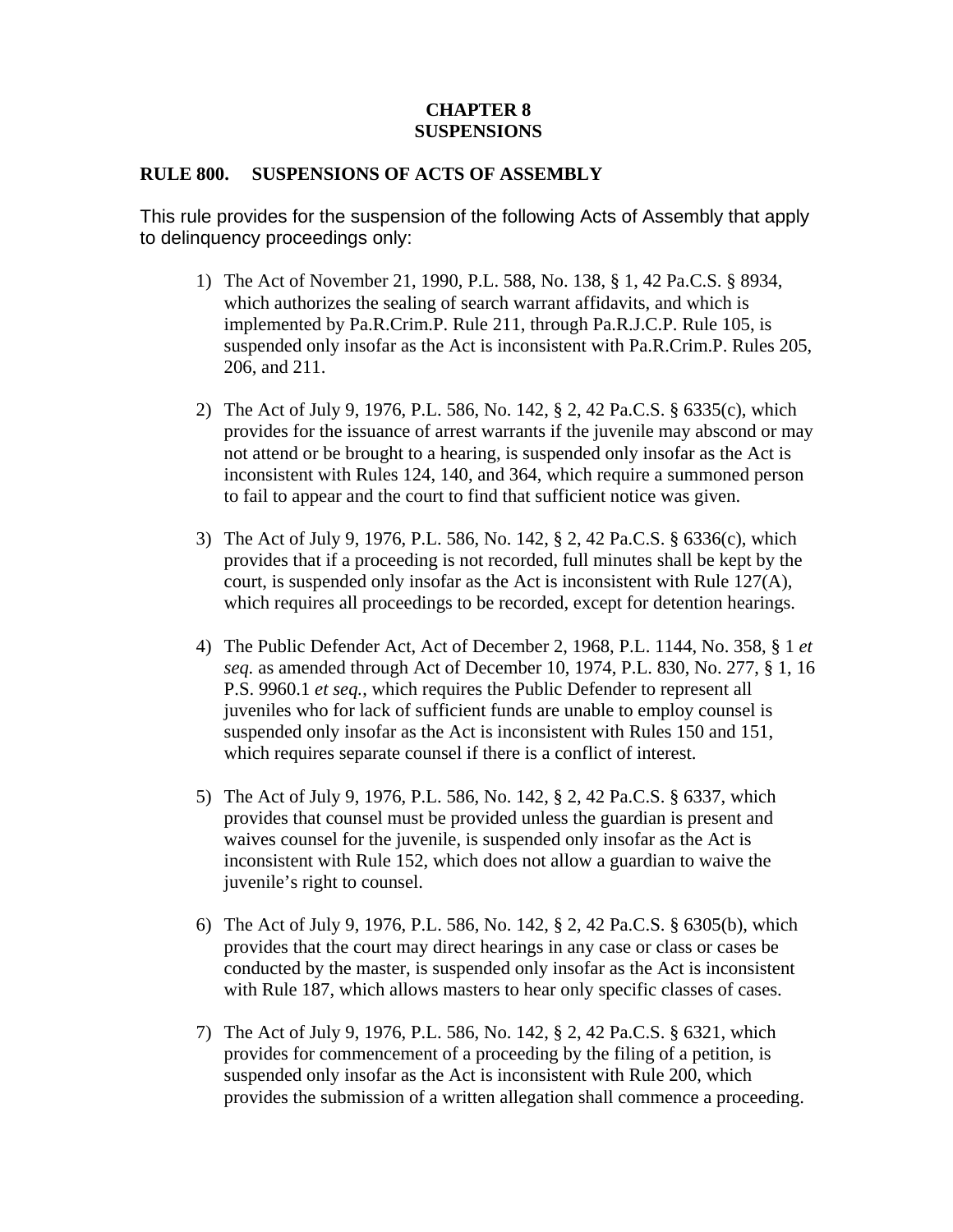- 8) The Act of July 9, 1976, P.L. 586, No. 142, § 2, 42 Pa.C.S. § 6303(b), which provides that a district judge or judge of the minor judiciary may not detain a juvenile, is suspended only insofar as the Act is inconsistent with Rule 210, which allows Magisterial District Judges to issue an arrest warrant, which may lead to detention in limited circumstances.
- 9) The Act of July 9, 1976, P.L. 586, No. 142, § 2, 42 Pa.C.S. § 6334, which provides that any person may bring a petition, is suspended only insofar as the Act is inconsistent with Rules 231, 233, and 330, which provide for a person other than a law enforcement officer to submit a private written allegation to the juvenile probation office or an attorney for the Commonwealth, if elected for approval; and that only a juvenile probation officer or attorney for the Commonwealth may file a petition.
- 10) The Act of July 9, 1976, P.L. 586, No. 142, § 2, 42 Pa.C.S. § 6304(a)(2), which provides that probation officers may receive and examine complaints for the purposes of commencing proceedings, is suspended only insofar as the Act is inconsistent with Rules 231 and 330, which provide that the District Attorney may file a certification that requires an attorney for the Commonwealth to initially receive and approve written allegations and petitions.
- 11) The Act of July 9, 1976, P.L. 586, No. 142, § 2, 42 Pa.C.S. § 6331, which provides for the filing of a petition with the court within twenty-four hours or the next business day of the admission of the juvenile to detention or shelter care, is suspended only insofar as the Act is inconsistent with the filing of a petition within twenty-four hours or the next business day from the detention hearing if the juvenile is detained under Rule 242.
- 12) **The Act of July 9, 1976, P.L. 586, No. 142, § 2, 42 Pa.C.S. § 6336(b), which provides that the district attorney,** *upon request of the court,* **shall present the evidence in support of the petition, is suspended only insofar as the Act is inconsistent with Rule 242(B)(1)(b) which provides the district attorney shall present the evidence in support of the petition.**
- **13)** The Act of July 9, 1976, P.L. 586, No. 142, § 2, 42 Pa.C.S. § 6323(a)(2), which provides that a delinquent child may be referred for an informal adjustment by a juvenile probation officer, is suspended only insofar as the Act is inconsistent with Rule 312, which provides that only an *alleged* delinquent child may be referred for an informal adjustment because the filing of informal adjustment shall occur prior to the filing of a petition.
- **[13]14**)Section 5720 of the Wiretapping and Electronic Surveillance Control Act, Act of October 4, 1978, P.L. 831, No. 164, 18 Pa.C.S. § 5720, is suspended as inconsistent with Rule 340 only insofar as the section may delay disclosure to a juvenile seeking discovery under Rule 340(B)(6); and Section 5721(b) of the Act, 18 Pa.C.S. § 5721(b), is suspended only insofar as the